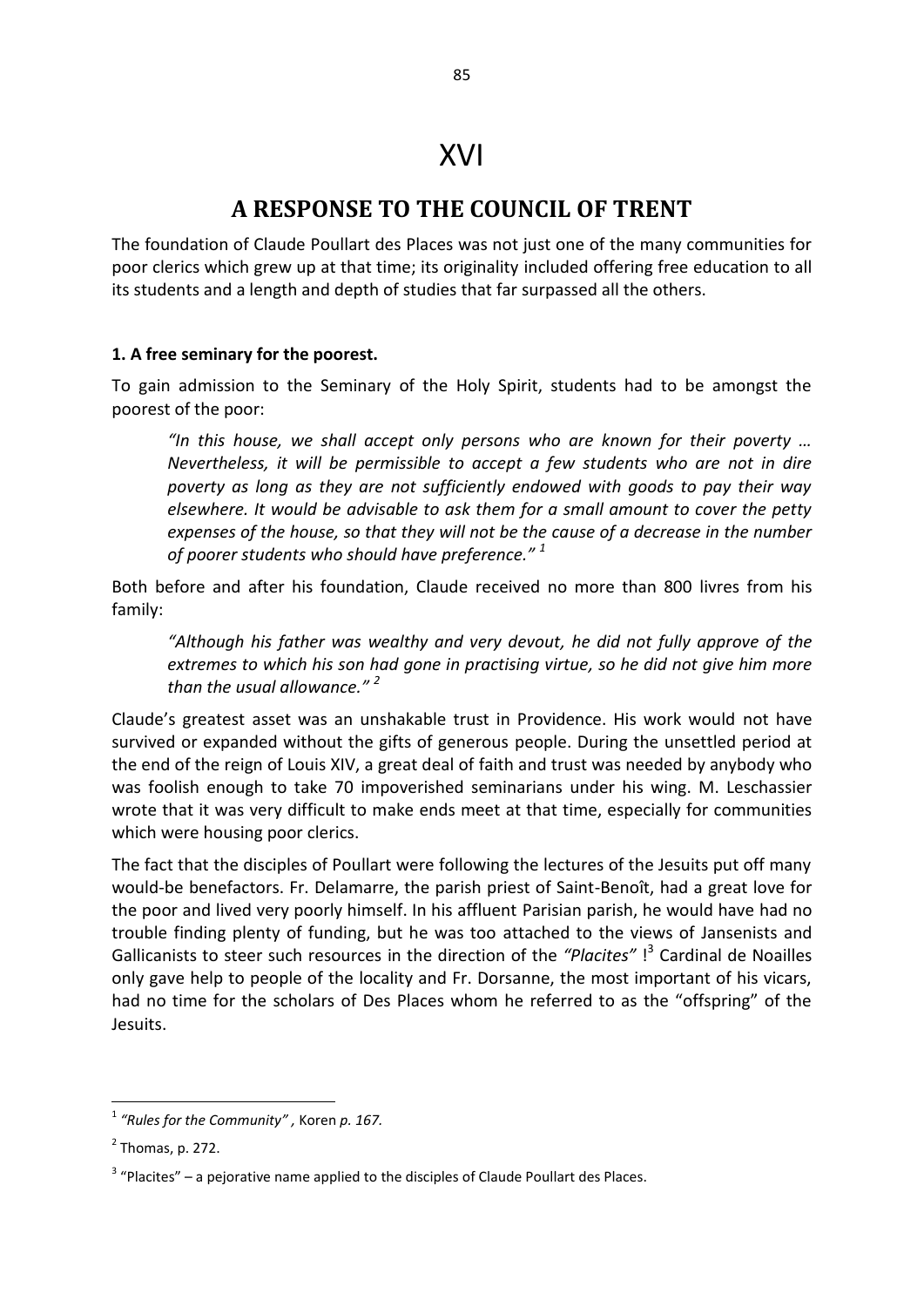But the Jesuits were not without friends. Even apart from feast days, their college had plenty of visitors, most of whom parked their carriages in the rue des Poirées. This also helped the scholars who lived in the *Gros-Chapelet;* we know from the "*Règlements"* that the house was open to benefactors who wished to enter *"for charitable reasons and to be edified".<sup>1</sup>* 

Claude Poullart would never have been able to increase the number of students he cared for from 12 to 70 without the support of generous friends. But the only such benefactors that we know by name were members of the Gorge d'Antraisgues family.

Pierre Gorge, the Seigneur of d'Antraisgues, was the son of a rich merchant of Rennes. He himself acquired a large fortune through various lucrative posts and he entered the ranks of the nobility by being made a Secretary to the King. In 1685, he married his second wife, Julie d'Etampes, a niece of the Maréchal de Luxembourg. The writer Boileau, who had been his neighbour at Auteuil, was one of his closest friends. He was also very close to the Jesuits. He now lived at the Clos de l'abbaye Sainte-Geneviève and several times a day, he would have seen the poor clerics of the rue Neuve-Saint-Etienne filing past his windows.

On May  $27^{th}$ , 1707, the fourth anniversary of the foundation of the Community of the Holy Spirit, Pierre Gorge ceded to Poullart the interest on a substantial debt owed to him by his nephew. On the same day, his eldest son, Chretien-François, who was a councillor at the Parliament of Paris, transferred a substantial income from different investments to the Superior of the poor scholars. On August 20th of the same year, Poullart purchased a plot of land in the Faubourg Saint-Marcel. He was quick to point out that he was not the real owner, but had simply *"lent his name"* to Pierre d'Antraisgues, his friend and benefactor.

As a last resort, Poullart des Places could always turn to Fr. Simon Gourdan for help. This saintly man frequently urged those he directed to be generous to the poor and he received considerable alms from donors for distribution to the needy. If he had wanted, he could have relieved his young friend, Claude, from all his financial worries, but he loved people as saints should love. His own sister lived in straightened circumstances, but he gave her nothing from his funds: *"One day, he explained that he loved her too much to deprive her of*  the rewards of evangelical poverty".<sup>2</sup> But everything indicates that, up to his death, he was always ready to come to the help of the poor scholars of the Holy Spirit if all else failed.

### **2. The influence of the Jesuits**

**.** 

One of the most enduring characteristics of the Community of the Holy Spirit was its dependence on the Jesuits. Without their endorsement, it would never have seen the light of day; without their support, it would soon have disappeared. This dependence was written into the Rule of the Community. The Spiritans went twice a day to the lectures on philosophy or theology at Louis-le-Grand. The Rule laid down that they had to choose a

<sup>&</sup>lt;sup>1</sup> Koren p. 169: "Règlement, no. 19: No woman is allowed to set foot in the house on any pretext whatsoever, *except for benefactors who wish to enter for reasons of charity and edification".* 

<sup>2</sup> *"La Vie du Père Simon Gourdan",* op. cit. p. 52.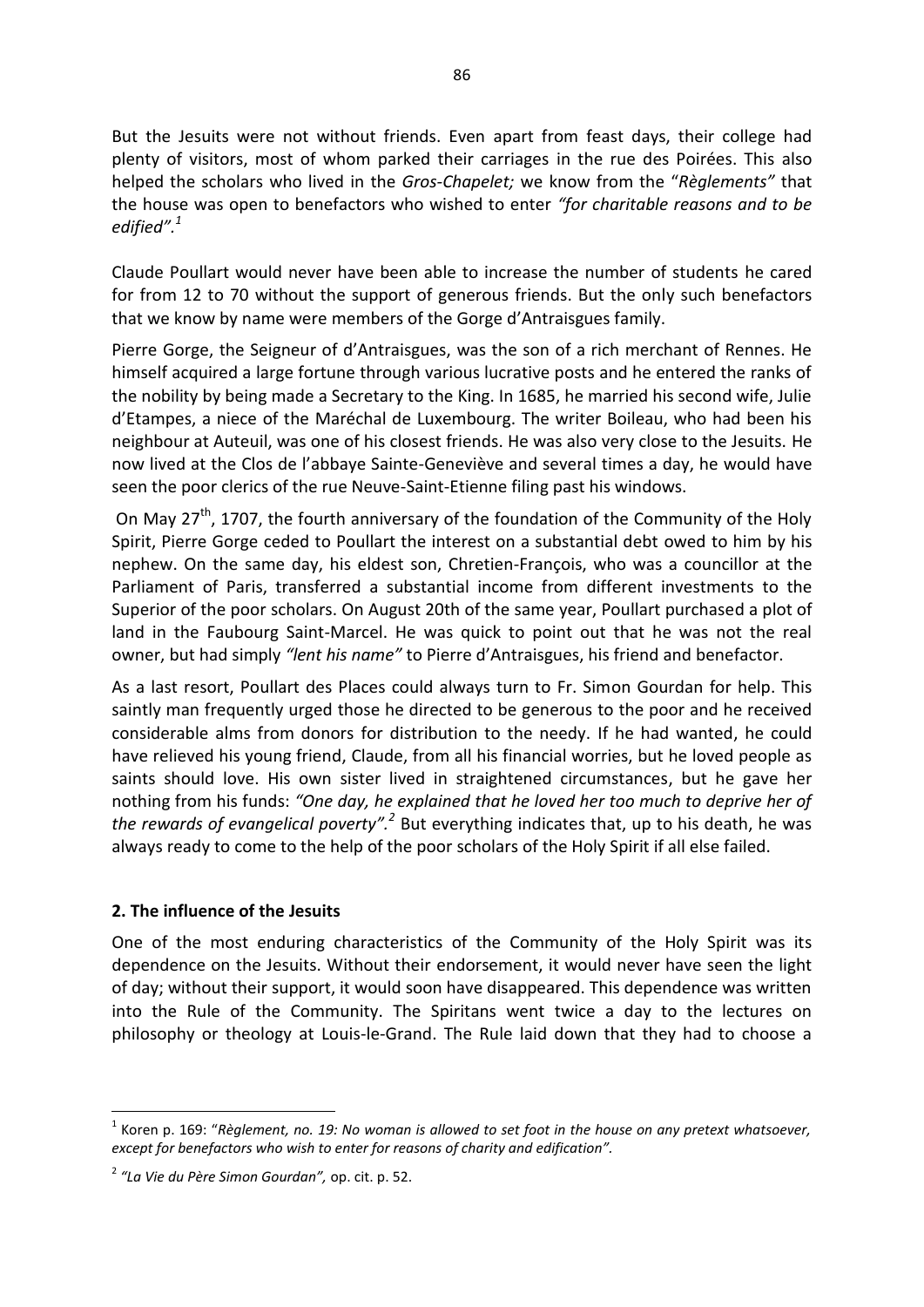Jesuit confessor so it was in their chapel that they received the Sacrament of Penance.<sup>1</sup> The eight-day annual retreat at the start of the academic year had to be preached by a Jesuit, and one of the duties of the cook was to go *"to the Reverend Jesuit Fathers for the leftovers which they are kind enough to give us".<sup>2</sup>*

The Jansenists were disgusted with this threefold dependence of the Spiritan students on the Jesuits - intellectual, spiritual and material. They referred to them as the "sucking babes" of the Jesuits, whereas the students themselves were proud to be identified as the sons of the Company of Jesus.

Concern for the poor had always been part of the Jesuit tradition, but the attitude of the University of Paris towards Louis-le-Grand was a further reason why the Jesuits encouraged the initiative of Poullart des Places. Apart from the Spiritans, the number of students attending their theology lectures had been reduced to the Jesuit scholastics and a small number from elsewhere - no more than 100 in all. This was very small compared to the numbers they had had in the past, so the arrival of the Spiritan students was more than welcomed by the Jesuits.

Less than five years after their establishment in the rue des Cordiers, there were as many Spiritan students in the philosophy and theology faculties of the College as there were Jesuits. The enemies of the Jesuits were far from pleased by this increase in numbers at Louis-le-Grand resulting from the Spiritan presence.

The Jansenists showed their disdain when giving their own version of the origins of those they referred to as "Placites":

*"When somebody speaks of a 'Placite', he is talking about something worse than a Jesuit, if that were possible! We all know that the Jesuits were terrified when they saw their colleges being abandoned, but now they have found a way to reverse the situation: having brain-washed a certain M. Desplaces, they encouraged him to buy a residence and take in students on condition that they would only attend the lectures of the Jesuits. If one of these students went elsewhere, he would be expelled from their Community, where the members were only allowed to believe or listen to what the Jesuits were teaching".<sup>3</sup>* 

The Sorbonne University realised that the rapid development of the Spiritans was a boost to the prestige of their enemies. This attitude became evident when the disciples of Poullart des Places were trying to get registration for their establishment through *Patent Letters* from King Louis XIV in 1726. As it concerned a community of students, the University was consulted; their advice was to insist that the Spiritans study only in their own schools.<sup>4</sup> Fortunately, this advice was not followed.

Cardinal de Noailles, the overseer of the Sorbonne, also tried to prise the students of the rue des Cordiers away from the Jesuits. But in 1762, Mgr. de Beaumont, the second

1

<sup>1</sup> Koren p. 165: "*Rule no. 4: The spiritual direction of the house will be in the hands of the Jesuit Fathers. No one may chose any other confessor…"*

<sup>&</sup>lt;sup>2</sup> Koren, p. 215, rule 227.

 $3$  Letter to M. Becquet, p. 36.

<sup>&</sup>lt;sup>4</sup> Arch. C.S.Sp., Dossier Le Balgue.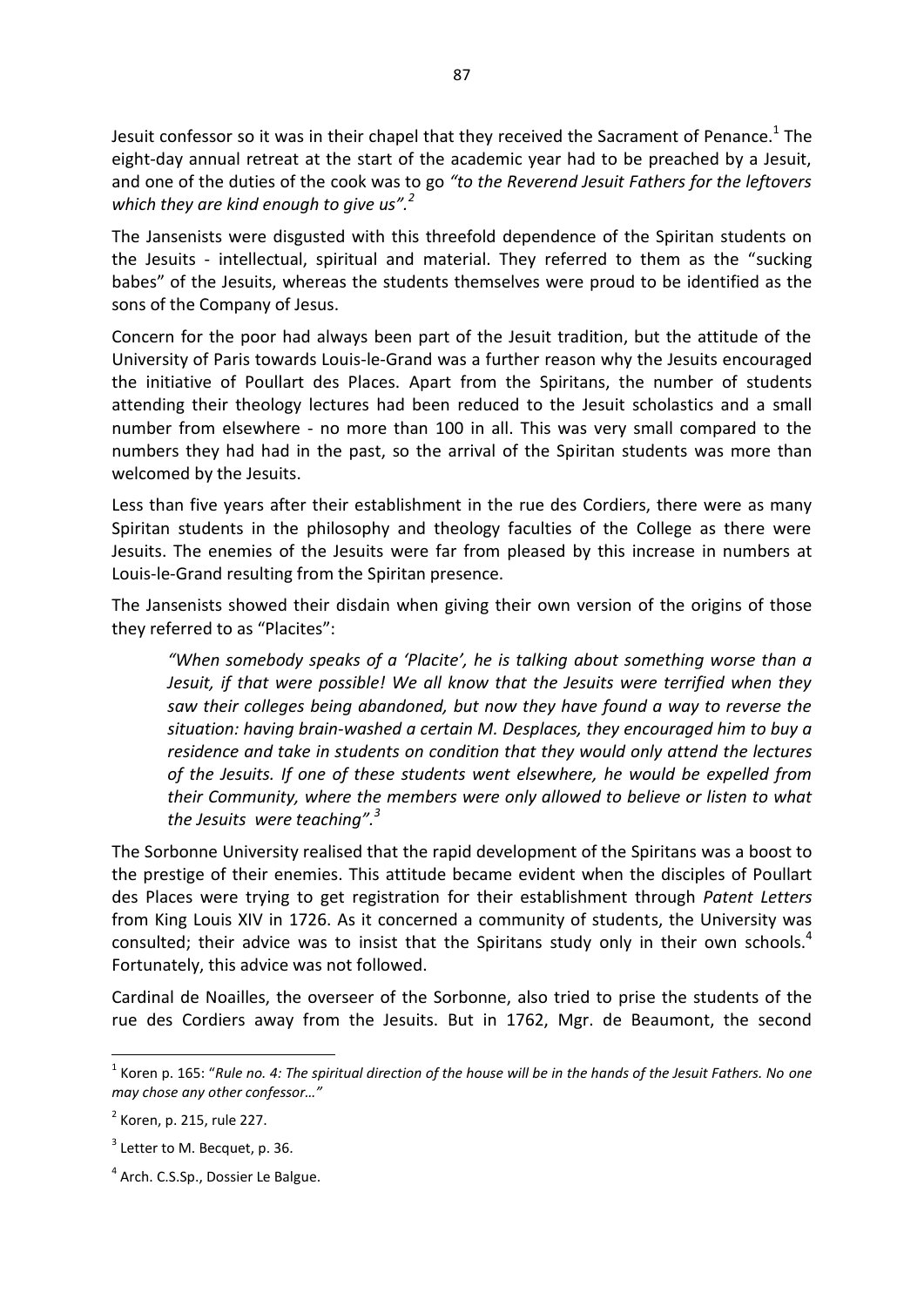successor of Cardinal de Noailles, looked again at the arguments of Poullart des Places when he addressed the Parliament which had expelled the Jesuits from their college in the rue Saint-Jacques and which wanted to force the Seminary of the Holy Spirit to send their students to the University for their studies. He said:

*"The particular aim of this seminary is to train young clerics to be detached from the goods of this world and prepare them to go wherever their bishops send them; their preference will be to choose the most difficult places and the most abandoned posts, in short, the tasks for which it is most difficult to find workers.* 

*The success and continuation of this excellent work depends, above all, on the directors following a policy that dates back to the beginnings of their institute and, in a sense, is their fundamental rule: that no student will be admitted or retained who aspires to gaining degrees in philosophy or theology. The directors communicate this basic spirit of the Institute to their scholars – to eschew all lucrative and prestigious appointments and to devote themselves to the most obscure and demanding works, such as teaching the Gospel to the rural poor, to the sick in hospital, to soldiers and to the pagans in the New World.* 

*It is obvious that priests destined for such works have no need of degrees, and to force them in that direction would be to destroy the very nature of such an edifying and useful Institute. Self-love, flattered by the honour that goes with academic titles, and ambition, boosted by the privileges that are attached to them, would soon corrupt these young men into forming plans for aggrandisement and wealth, an aim that is diametrically opposed to the primary purpose of their formation.* 

*It is no less evident that they could start thinking along those lines if they were obliged to pursue their theological and philosophical studies at the University. It would attract many subjects to the Seminary of the Holy Spirit, armed no doubt with excellent testimonials, whose only ambition would be to decorate themselves with degrees. This would make it difficult for the Seminary to welcome those students whose sole ambition is to prepare for ordination and serve in the hardest and most difficult postings".<sup>1</sup>* 

 Such a plea could not easily be rejected. If the University saw itself as *"a nest of eagles",* so many of its 'eaglets', garlanded with degrees and flying off to the provinces, would dream of nothing but lucrative benefices which were worthy of their immense knowledge, gliding disdainfully over the humble poor in the rural parishes.

At least this cardinal had got the message!

The University, hoping to curtail the influence of the Jesuits, refused to give even a diploma to the students of Louis-le-Grand, but it seems that Poullart des Places, in sending his students exclusively to Louis-le-Grand was deliberately choosing a formation programme which would not lead to degrees, licentiates or doctorates.

**.** 

 $1$  B.N.Ms. Fond Jolly de Fleury...390, dossier 4,462.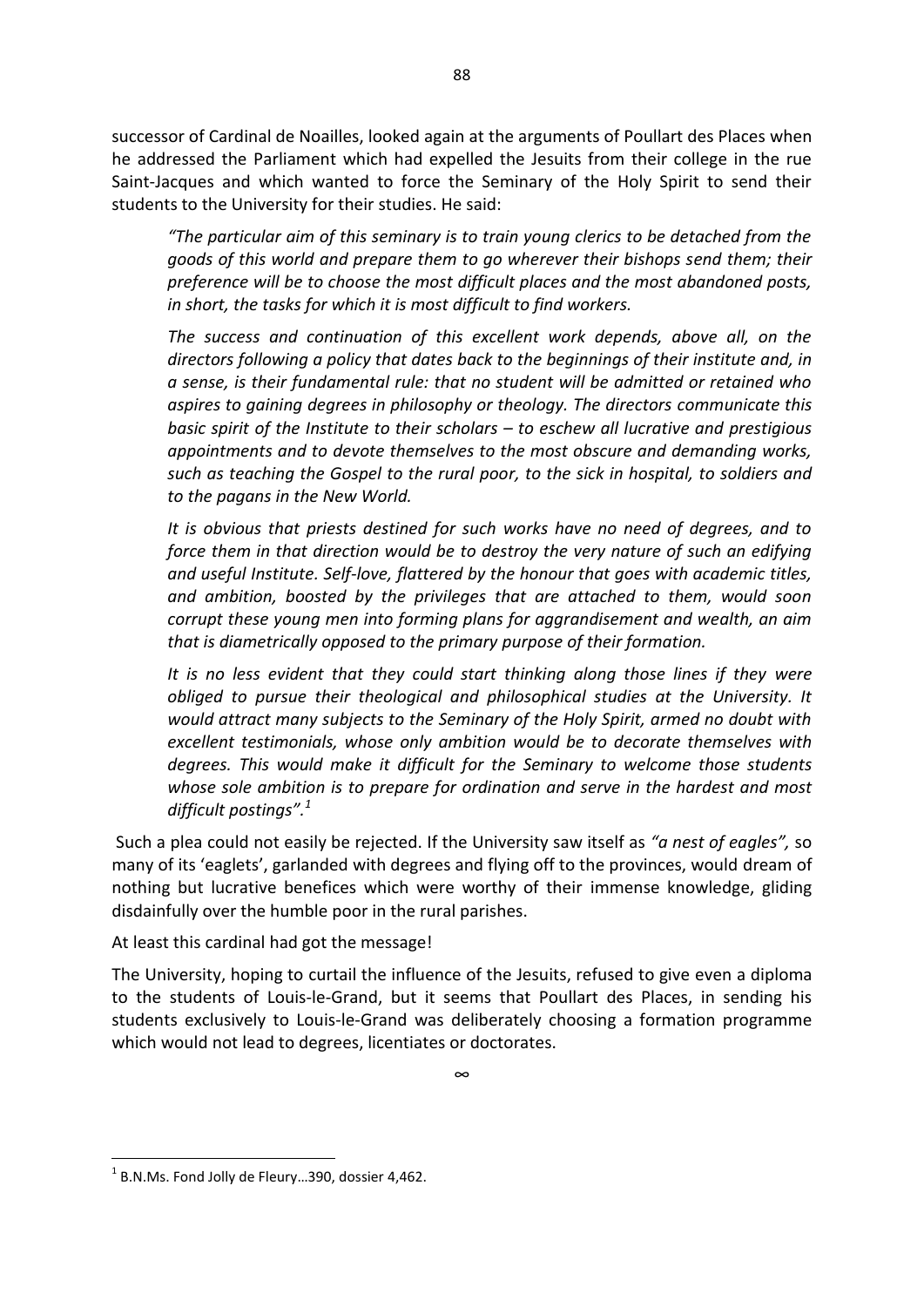In the Jesuit college, the philosophy course lasted for three years. The first was for Logic, the second Physics and Moral and the third for Metaphysics, Mathematics and a final revision of the whole course. In practice, the third year was followed only by the Jesuit students and a few Spiritans.

*"There were two hours of lectures each day, one in the morning, the other in the afternoon. At the end of the lecture, the final quarter of an hour was given over to questions from the students. Lectures in Logic, Metaphysics and Moral were given in Latin. They were almost entirely dictated and the students' notes were checked over by the professors. Most days, there was also a tutorial conducted by the lecturer; two or three students would give a summary of the recent lectures so as to clarify the contents. At the "disputatio", theses were expounded by a defendant in syllogistic form and another student would orally attack what had been said. This gave the opportunity to assess the intelligence of the young philosophers. These disputes were aimed at sharpening their minds, giving prompt replies to objections, deepening their understanding of the teaching and assurance in their oral delivery. Politeness and respect were always insisted upon in these debates.* 

*On Saturdays, the tutorials, known as "Sabbatines", looked back at the theses that had been studied during the week. Each month, there was a gathering entitled the "Menstruale" which all the staff of the college were invited to attend. Once a year, there were public debates, when the most brilliant students would defend the thesis that had been taught during that year; anybody was free to attack them".<sup>1</sup>* 

Members of the public were invited to these annual intellectual joustings – clergy, members of the Court, legal experts and other educated persons.

Theological studies normally lasted for four years, and all the students attended the same lectures on a rotation system. Two professors taught dogmatic theology, one in the morning, the other in the afternoon and their didactic methods were the same as those teaching philosophy. There was also a chair of Sacred Scripture and a chair of Moral Theology or 'Cases of Conscience'. The professor of Sacred Scripture was normally also the professor of Hebrew. Unless they showed no aptitude, theology students had to follow a course in Hebrew in the second and third year. But there was no chair of Canon Law because that came under Moral Theology.

### **3. Encouragement and close supervision of studies**

For the Spiritan students, the lectures at Louis-le-Grand were followed up and completed not just by personal study but by a whole series of conferences, tutorials and other aids. According to the Rule of Poullart des Places, there were three tutors living in their Seminary – one for theology, one for philosophy and a third for Scripture. The theology tutor gave at least eleven tutorials a week while the one in charge of philosophy gave six.<sup>2</sup> But their duties did not stop there:

*"The tutor from time to time will visit the Professors of Theology at the College to enquire about his students.* 

**.** 

<sup>1</sup> Delattre : *"Les établissements des Jésuites en France », col. 1181.* 

 $2$  Rule 51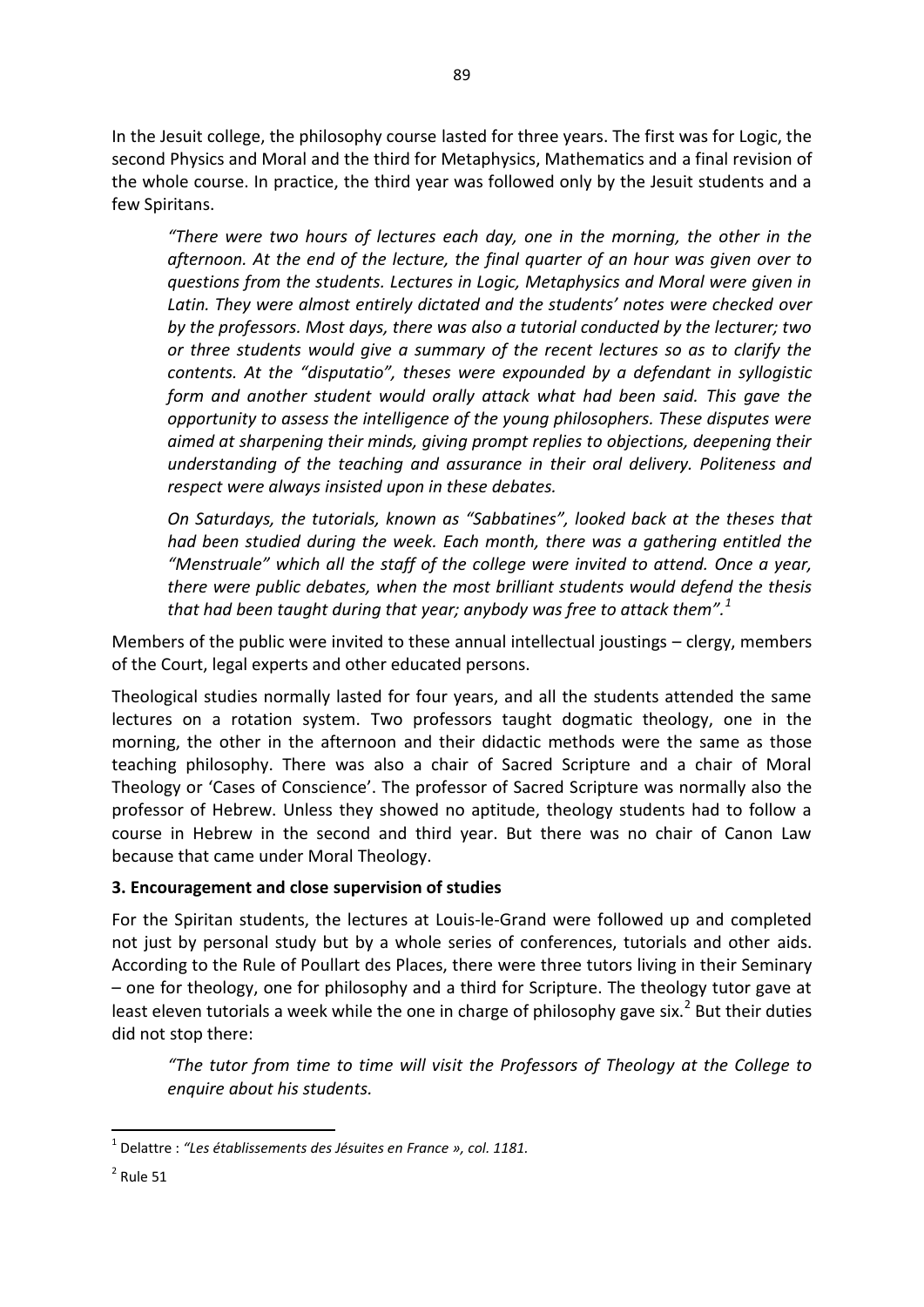*"He will appoint students to defend theses (in scholastic debates) and also indicate those who will argue against them.* 

*He will be present at the public defence of theses.* 

*Every day, he will devote some time to those who are having difficulties with their studies.* 

The Rule has some special guidelines for the tutor of Sacred Scripture:

*"He will give one tutorial of three quarters of an hour every Sunday and Holy Day. He will begin by explaining or having someone else explain the Scriptures word by word. If the passages are of a controversial nature, he will give the different opinions of the Fathers of the Church and scripture scholars. He will draw a moral lesson, following the most reliable authorities, from the points he has expounded. He will reply to the difficulties raised and will question the students as he thinks fit".<sup>1</sup>* 

Despite the prominence given to the teaching of dogmatic theology, moral theology was in no way neglected. On the contrary, it was seen as essential for future priests who would be administering the sacrament of Penance, above all because their ministry would take them to many isolated places. Cases of conscience would be given to the senior students for their consideration and would be examined subsequently in a conference.<sup>2</sup>

The Rule also stressed the importance of the study of plain chant and liturgy, as well as preaching and catechises. The academic progress of the seminarians was frequently examined: *"The students will be examined each year at the end of Lent and July. This will also include an assessment of their conduct. The Superior shall dismiss those who have not given satisfaction and who are showing no signs of possible progress in the future." <sup>3</sup>* 

Claude Poullart did not hesitate to sanction those who did not reach the required standard, but he made a point of praising and encouraging the better students. No doubt remembering the *Grand Acte* that he had defended at Rennes in his earlier years, he appreciated the value of the end of year *Theses.* He made sure that their poverty did not prevent the more able students from taking part in these exercises; the Rule stated that the Seminary would meet the expenses of those who were put forward and this was observed up to the death of Claude.

## **4. Following the genuine teaching of the Catholic Church**

Having completed their studies in philosophy and theology for six or seven years, students were offered the possibility of spending a further two years of study in the community. As the Rule stated, *"They shall spend two years in the study of moral theology and Canon Law, in which they are permitted to take a degree".<sup>4</sup>* As there were no specific courses in Canon Law at Louis-le-Grand, the Spiritans studied it at one of the Colleges of the University.<sup>5</sup> As a

1

 $<sup>1</sup>$  Rules 51 and 131-137.</sup>

 $2$  Rule 48.

 $3$  Rule no. 10.

 $<sup>4</sup>$  Rule no. 11.</sup>

<sup>&</sup>lt;sup>5</sup> Probably, the College at Beauvais.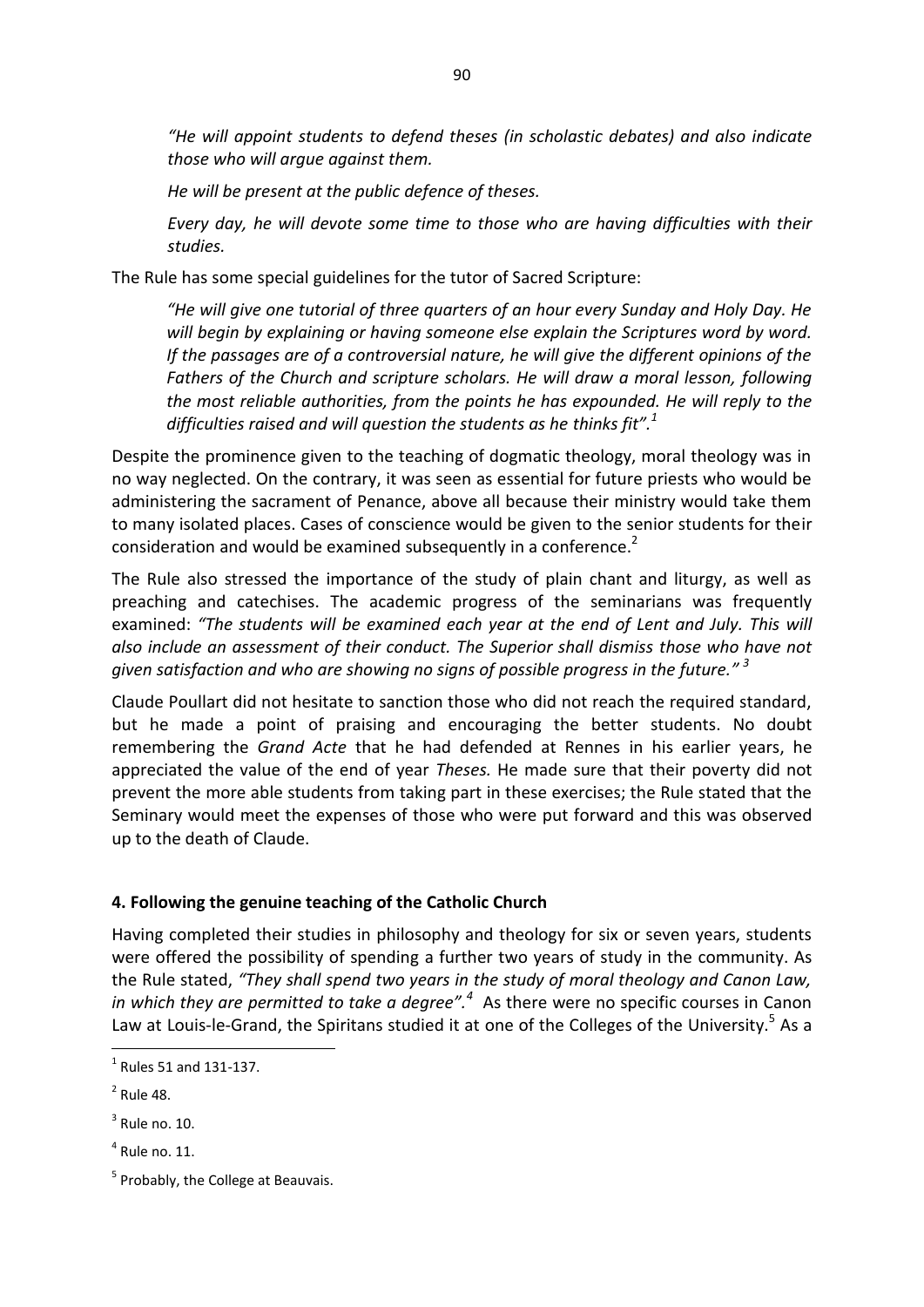rule, the Baccalaureate took fifteen months and the Licence three whole years. But students who were over 24 when they applied were not bound by these requirements.

This freedom to graduate in Canon Law that Poullart extended to his students calls for a further precision of his overall plan. In the Memorandum later submitted to Parliament by Mgr. de Beaumont shortly after the suppression of the Jesuits, it was stated that the policy of students of the Seminary of the Holy Spirit renouncing the possibility of qualifications in philosophy and theology was a "custom" that dated back to the foundation of this establishment and so should be regarded "*as a fundamental rule*". However, there is no such rule in the text of the *Règlements*; it was rather a custom. But as every student applying to enter the Seminary agreed that he would study philosophy and theology at Louis-le-Grand, this was a de facto renunciation of any graduation.

However, when Claude Poullart insisted that his students follow the courses offered by the Jesuits it was not primarily to escape the temptation of degrees. If his own personal choice in 1701 had been to forego a Licence or Doctorate, there was nothing to stop him attending the University, as all students there were free to take degrees or not as they wished. But above all, he opted for the Jesuit College because he wanted to be sure of receiving an orthodox doctrine, untainted by either Jansenism or Gallicanism. He wanted to share with his students what he had considered to be the best for himself,. As the fundamental spirit of his foundation was *"to fly from lucrative and prestigious ecclesiastical appointments",* the impossibility of receiving any qualifications struck him as an additional advantage, a happy consequence of his original choice.

But Claude Poullart was determined that his students should not be lacking in anything when they presented themselves to their bishops to serve the most abandoned of people, so he had nothing against them attending university courses and accepting a degree once their basic formation was completed. In the Faculty of Law, the expenses were far less than those of Theology. They even offered free places "*to some students whose talents, attitudes and application to studies were well known but who lacked the necessary financial backing*  to advance".<sup>1</sup> Moreover, by virtue of the Concordat of 1516, students could not be accepted for a vacant benefice if they had not studied *"in one of the well-known universities of France".* 

Throughout the  $18<sup>th</sup>$  century, the reason why the civil and religious authorities insisted on the Spiritans studying at the University was simply to remove them from the harmful influence of the Jesuits. The successors of Poullart had to be practical rather than dogmatic. They simply stressed that although degrees were necessary for the future work of their students, they must never lose sight of the ideals which gave the specific character to their training in the Seminary of the Holy Spirit. According to the Sulpician priest Fr. Grandet, it was *"to educate students in the pure doctrine of the Roman Catholic Church"* that Poullart des Places had started his work in the first place.<sup>2</sup>

**<sup>.</sup>** 1 *"Tableau de le ville de Paris"* 1760, quoted by Le Floch, p. 341.

<sup>2</sup> *"Le Vie de Messire Louis-Marie Grignion de Montfort",* Nantes, 1724, p. 563*.*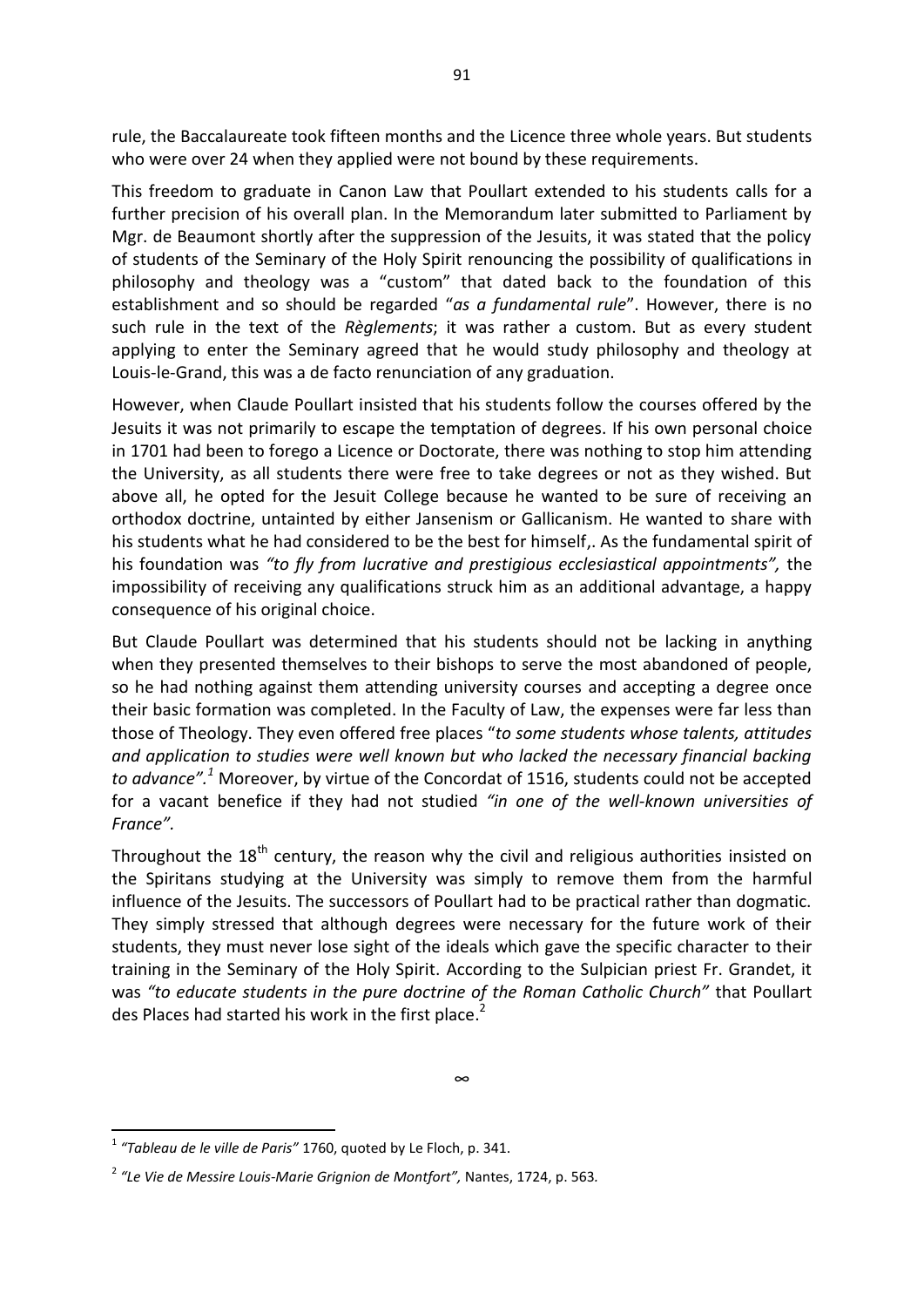It was impossible for Claude to help all the poor clerics who turned to him, so he looked for those who were most likely to acquire both knowledge and virtue. He used to say that if he had doubts about the blind zeal of a priest who was pious but ignorant, he also feared for the faith and obedience to the Church of a priest who was intelligent but lacking in virtue. When the Spiritan students listened to the readings from the works of Fr. Verjus during meals, they could easily identify where Poullart had first come across these ideas. This letter from Fr. Michel Le Nobletz to a group of students had made a lasting impression on Claude:

*"You must lead your lives in such a way that your academic studies are not an obstacle to your growth in virtue… It would be difficult to find a more suitable place than a religious community for focusing on two such different aims, essential for future ministers of God. I feel sorry for the many young men who make great progress in their studies without advancing in those things that would benefit their souls, simply because they do not live in places where the ambiance encourages both intellectual and spiritual growth. But I also feel sorry for those who live in the fear and love of God yet will never fulfil their potential because they lack the necessary knowledge and means to accomplish it.* 

*"Do not attempt spiritual direction or other things which concern the common good until you have acquired these two qualities. How much harm can be done to the soul of an intelligent man if he lacks wisdom and piety; but piety without doctrine and zeal without knowledge will do great harm to the whole Church!* 

*Worldly wisdom, without a sensitive conscience, can lead to pride and a catastrophic fall, while a spirituality which is slow and melancholic and not backed up by knowledge is easy prey to the illusions of the Evil One, who, taking on the guise of an angel of light, can easily trick the ignorant, especially, those who only have trust in themselves. There are some ecclesiastics who are almost incapable of carrying out their ministerial duties because of their lack of knowledge. But there are others who, despite their intellectual prowess, are quite unable to teach other people; this lacuna, along with their attachment to the things of this world, makes them useless, for example, for teaching catechism to young children or giving spiritual guidance to those in their care. They may be learned, but they are also blind and are incapable of resisting those temptations which assail them each day with increasing ferocity and which inevitably lead to complete disaster."* <sup>1</sup> 

#### **6. The mystique of poverty**

In his vision of priestly and apostolic holiness, Claude emphasised one virtue more than all others – that of spiritual poverty. In founding a seminary for poor men who would evangelise the poor, this son of one of the leading business men of Rennes convinced his disciples that "*indifference is the springboard to perfection for one who wishes to follow in*  the steps of Jesus Christ".<sup>2</sup> For him, poverty is the cardinal virtue for a priest; it frees him from the love of money and honours and makes him totally available to the plans of his superiors, willing to accept the poorest of parishes or to go to the ends of the earth if that is what the Church wishes.

**.** 

<sup>1</sup> *Gallia Christiana,* Vol. VII, col. 1043, p. 25.

<sup>&</sup>lt;sup>2</sup> Allenou de la Ville-Angevin: Règlements ... p. 24.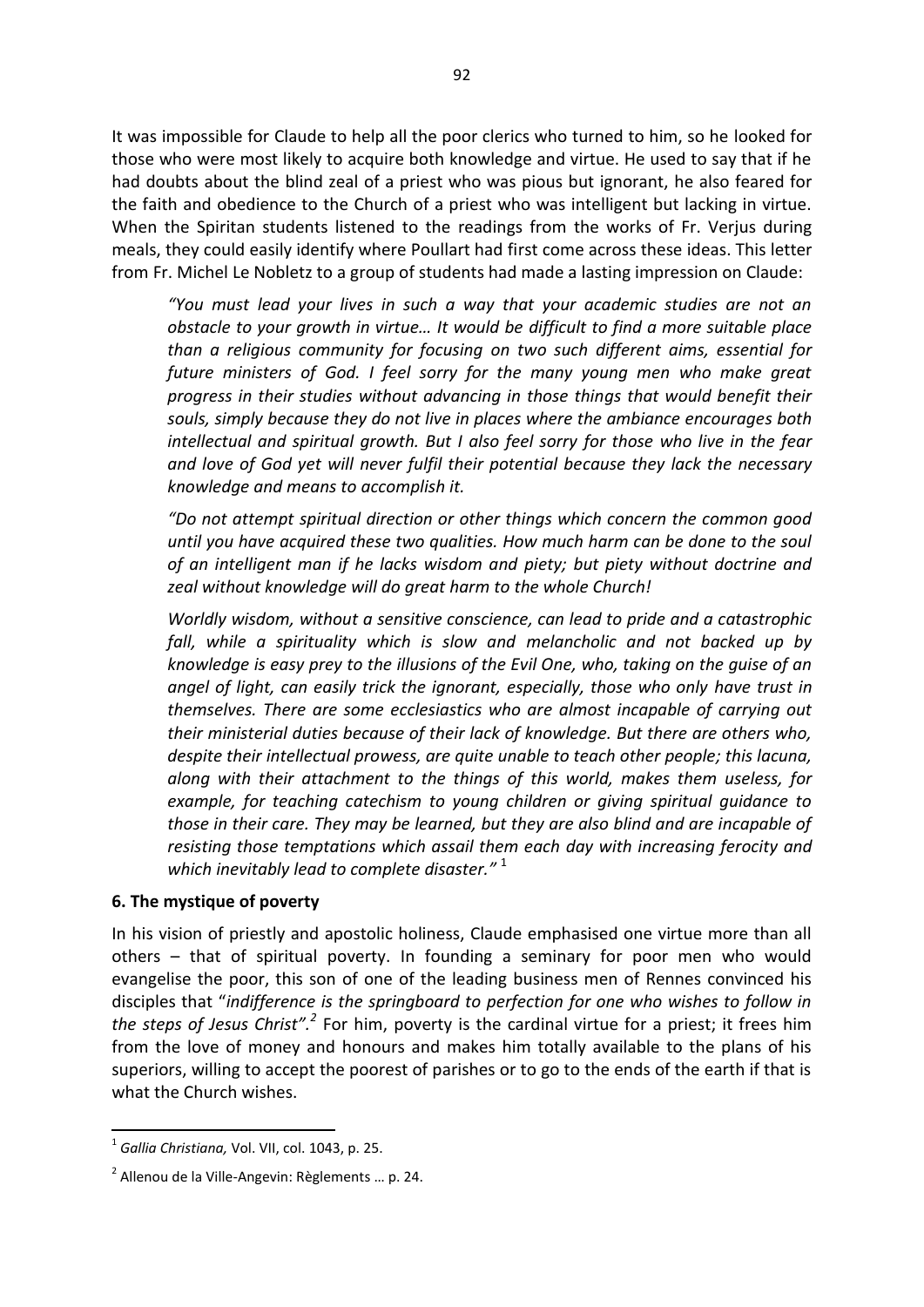As we saw earlier, Fr. de Chanciergues, a forerunner of Claude, was thinking of the most abandoned souls when he elaborated his plan to help the poor clerical scholars. He set up his "small communities" with a conviction that only the poor would be willing to work in poor parishes, so their period of training would have to take place in an ambiance of poverty, otherwise they might develop a taste for the good life:

*"If these poor students are trained in one of the large seminaries, where they would be much better fed than in their own homes, they could grow accustomed to a life of self-indulgence. They might lose any interest in devoting themselves to poor parishes where their income would be minimal and the good wine, white bread, beef and mutton of the seminary were nothing but a distant memory."*

But if they are trained in the small communities*, "a good meal would consist of onion soup, a piece of lard, plain bread and a jug of water … and they would be happy with a small parish with an income of two or three hundred livres, because they would be better off there than in their family home".* 

His motivations were undoubtedly good, but the means employed simply forced the poor clerics to practise virtue out of compulsion.

The vision of Poullart des Places went much further and much deeper. He was not content to put a roof over the students' heads and feed them on onion soup: he made himself totally responsible for these young men throughout the period of their training. He did not share the belief that an adequate menu and relative comfort would stop them devoting their lives to neglected and obscure apostolates. For him, poverty was above all a virtue, even a cardinal virtue for the life and work of a priest.

And in fact, this ideal was accepted by practically all the students who presented themselves at the door of the Seminary of the Holy Spirit. Those nursing lofty ambitions would soon abandon an institute from which students would finally emerge with no university qualifications.

The community rule has no chapter on poverty as such, but there are indications throughout of an atmosphere of mortification and detachment. Here, for example, are a few quotations from the section dealing with meals:

*"In order to ensure greater uniformity in the house, the superior shall not be served more than the others. Both categories shall gladly regard themselves as poor people to whom Providence offers the food that is presented in the refectory".* (Rule no. 67)

*"Each shall be satisfied with whatever is served and shall not seek anything better. God has given us the sense of taste that we might nourish ourselves, not for the sake of flattering our sensuality. One who enjoys the things of the spirit is no longer so demanding and hard to please as regards his body".* (Rule no. 70)

*"A person who is even a little mortified, as everyone should be in this house, accepts whatever is placed before him. Everything is good enough for him when he remembers that his God was only given gall and vinegar to drink".* (Rule no. 77)

Poullart des Places knew from experience how a book can transform a person's life. During his last years, Fr. Jean Maillard, who died at Louis-le-Grand in 1702, had written the life of